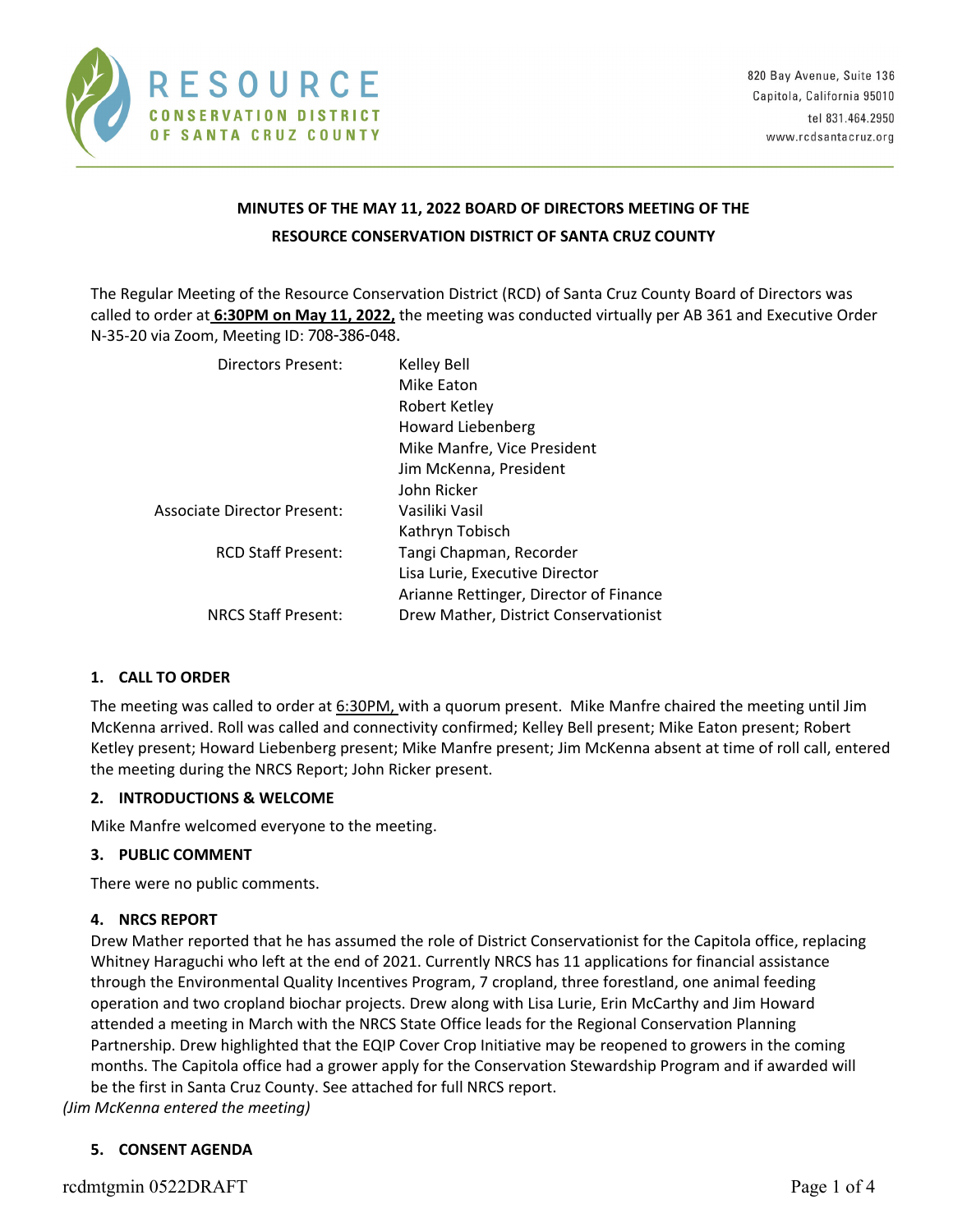

The Board reviewed the consent agenda items, including the April 13, 2022, Minutes and Resolution RCDSCC 2022‐ 09 to extend remote meetings per AB 361 for an additional 30 days. John Ricker moved approval of the consent agenda items. Kelli Bell seconded the motion. The vote was by roll call; the ayes included Kelley Bell, Mike Eaton, Robert Ketley, Mike Manfre Howard Liebenberg, Jim McKenna, and John Ricker. The motion passed unanimously.

### **6. ACTION ITEMS**

### **6.1. Review and Discuss the Quarter 4 2021 Financials**

The Board reviewed the fourth quarter financials provided by Arianne Rettinger the Districts new Director of Finance. The document provides the details of grant expenditures of all active grants as of 12/31/21 including Start and end Dates, the percentage of time remaining on the grant/fund, the contracted amount, expended to date, amount received to date, the remaining amount and the percent completion in terms of dollars. Ari also shared that the quarterly profit and loss statement for Q4 2021. John Ricker moved approval of the Fourth Quarter 2021 Financial. Mike Eaton seconded the motion. The vote was by roll call vote; the ayes included Kelley Bell, Mike Eaton, Robert Ketley, Howard Liebenberg, Mike Manfre, Jim McKenna, and John Ricker. The motion passed unanimously.

# **6.2. Consider approval of Resolution RCDSCC 2022‐10 to enter into grant agreement with Cal Fire for the Lockhart Shaded Fuel Break**

Lisa presented the Board with a Resolution to enter into agreement with the California Department of Forestry and Fire Protection for the Lockhart Shaded Fuel Break. This grant will tie into the Graham Hill Shaded Fuel Break that the RCD has been implemented over the past several years. The Lockhart effort has been in discussion and development since 2019, and now there are resources to implement the project. Lisa shared a map of the proposed sites which include roughly 5.5 miles and treating 95 acres from Graham Hill Road on the southern boundary of Morgan Sandhills Preserve and extend along the ridgetop to the west of the Lockhart Gulch drainage and tie into Weston Road to the north. She shared that the award is for \$970,000 to coordinate, permit, and implement the project. Lisa also said that some of the projects will be done in sensitive sandhills habitat and that the District has been working closely with the Land Trust of Santa Cruz County and Jodi McGraw to develop tools and protocols to guide activities in sensitive habitat. After discussion, Robert Ketley moved to approve Resolution RCDSCC 2022-10 to enter into grant agreement and designate the Executive Director or designee to negotiate the agreement. Mike Manfre seconded the motion. The vote was by roll call vote; the ayes included Kelley Bell, Mike Eaton, Robert Ketley, Howard Liebenberg, Mike Manfre, Jim McKenna, and John Ricker. The motion passed unanimously.

### **6.3. Consider approval of procurement and contracting for the Branciforte Flood Control Channel Feasibility Assessment**

Lisa presented the Board with a memo regarding procurement for services with a consultant contractor, Environmental Science Associates, to complete a feasibility study for improved fish passage in the Branciforte Creek Flood Control Channel. Lisa explained that development for this project has been approved and funded through the Integrated Watershed Restoration Program with the Coastal Conservancy. This project continues the effort by the District and others to remove barriers to fish passage along this tributary of the San Lorenzo River. Lisa explained that the contract with ESA is under the \$100,000 procurement threshold for board approval. However, because it may need to be augmented to complete the assessment, she felt it was important to bring the contract before the Board. Additionally, she shared that ESA has a deep understanding of the project with unique and specialized skills and experience as well as that ESA is currently working under contract with the City of Santa Cruz to complete the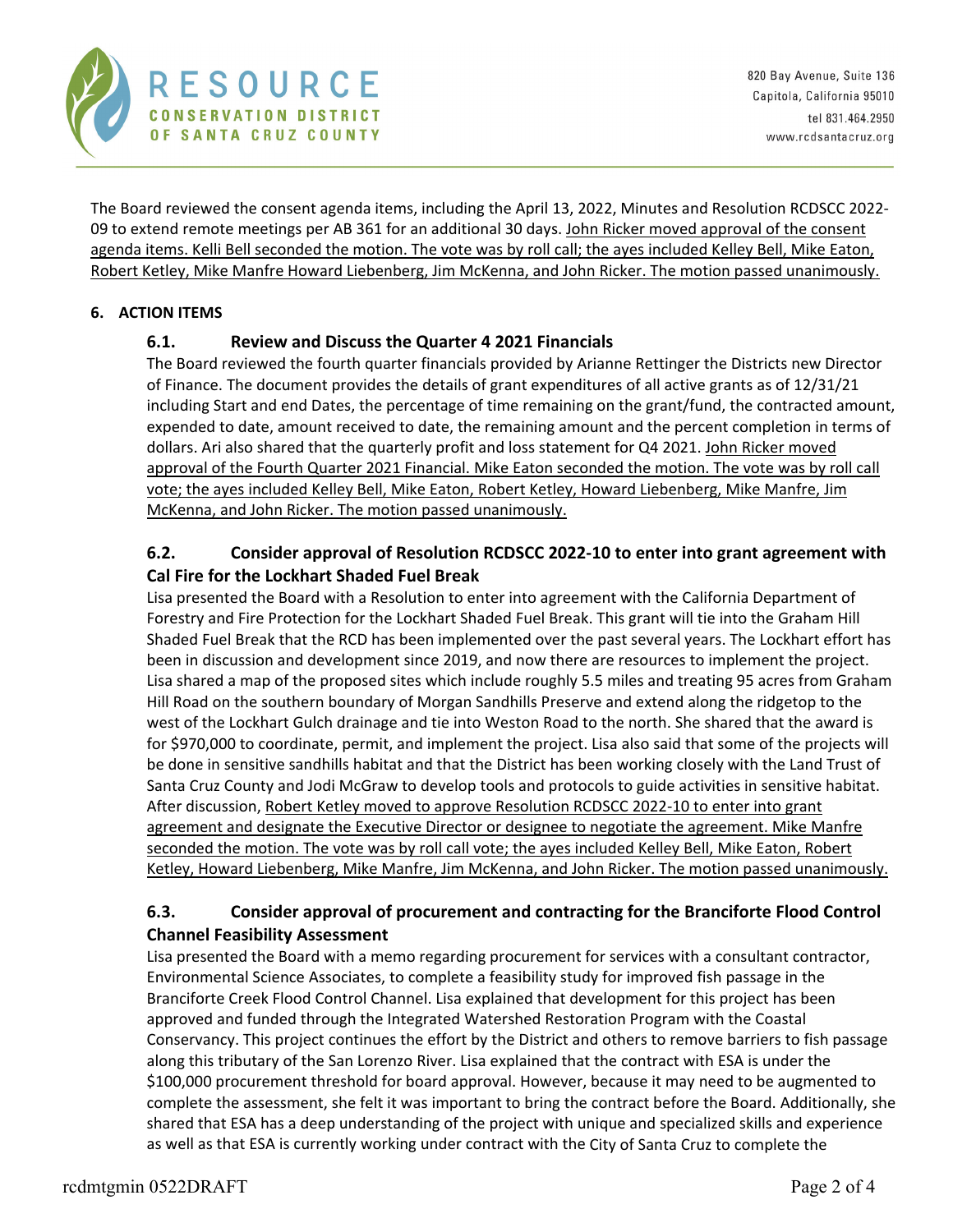

necessary hydrologic analysis required for FEMA certification of the San Lorenzo River Flood Control Project. After discussion, John Ricker moved approval to authorize the Executive Director, or designee, to negotiate a consultant services agreement with Environmental Science Associates for completion of a Feasibility Study for improved fish passage in the Branciforte Flood Control Channel. Kelley Bell seconded the motion. The vote was by roll call vote; the ayes included Kelley Bell, Mike Eaton, Robert Ketley, Howard Liebenberg, Mike Manfre, Jim McKenna, and John Ricker. The motion passed unanimously.

### **6.4. Consider support for AB 1902 amending Division 9 of the Public Resources Code**

Lisa presented the Board with an FAQ sheet for the proposed AB 1902 amendments to Division 9 of the Public Resources Code. Lisa said that the guiding code for Resource Conservations Districts in the state of California have not been revised since the 1950's. In the 70 years since there have been many changes to both the needs and the structure of RCDs. She said that our state organization, California Association of Resource Conservation Districts has been working with Pacific Policy Group to work with legislators to strengthen and update the code to meet the needs of the  $21<sup>st</sup>$  century. This effort to update the code began in 2019 but was sidelined due to COVID. In recent months there has been an effort to move the process forward and CARCD has recommended RCDs around the state review the new language with their Board of Directors and send a letter of support of the revisions. Lisa presented some of the highlights from the proposed AB1902 bill making its way through the state legislature. After review and discussion, Mike Eaton made a motion to support AB 1902 amending Division 9 of the Public Resources Code. Howard Liebenberg seconded the motion. The vote was by roll call vote; the ayes included Kelley Bell, Mike Eaton, Robert Ketley, Howard Liebenberg, Mike Manfre, Jim McKenna, and John Ricker. The motion passed unanimously.

### **7. DISCUSSION ITEMS**

### **7.1. Discussion regarding when to return to in person or hybrid board meetings**

The Board discussed the benefits to meeting in person and discussed that in light of another COVID surge. Most felt that if the opportunity is available to continue zoom meetings, the Board was in support. There was general concern voiced regarding the tight quarters in the Districtss conference room, with comfortable capacity at around 5 to 6 people, and that the District will need to find a larger room to hold regular meetings once in person meetings resume.

## **7.2. Memorial planning for Director Roberta Smith**

Vasiliki Vasil reported on a meeting she had with Mike Eaton, Kathryn Tobisch and the principal at Bonny Doon Elementary School to look at a potential site for a memorial plaque. All agreed that the site would be excellent and that integrating with science and especially women in science would have an educational component that would be fitting of Roberta. The group will continue to meet and discuss coordination, and timing with the school. Vasiliki asked if there was a budget for this effort. She said she would come up with some ideas and cost and report back in June.

### **7.3. Executive Director Report**

Lisa gave highlights from her Executive Director report. She reported on efforts by the Ag Team to assess the benefits of soil carbon amendments at a large organic operation. The team was busy with field work. Members also attended the quarterly meet up with the Ag Commissioner, which has been a helpful connection. Lisa reported that she will be attending and speaking at a Salmon in the Santa Cruz Mountains